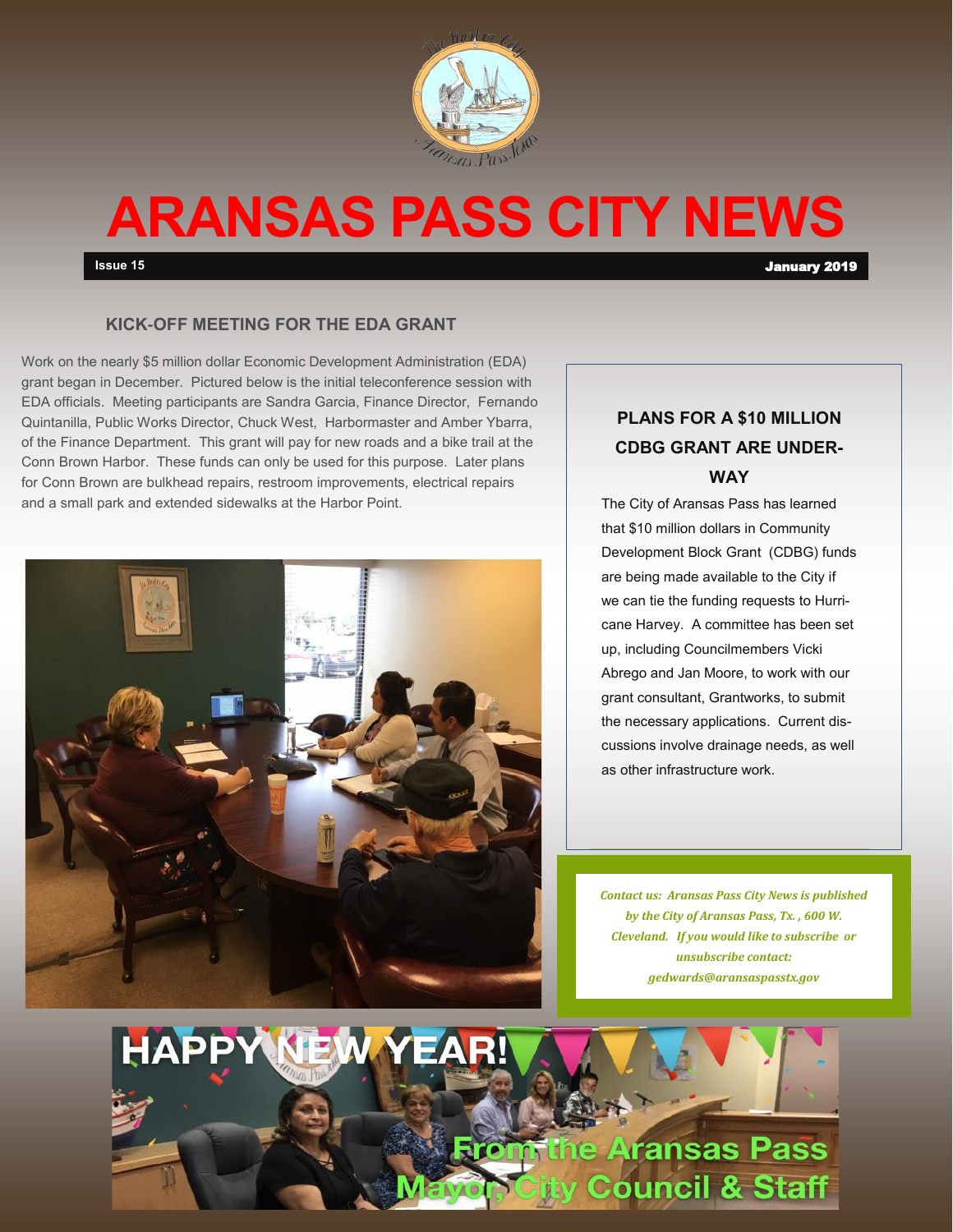

### **A.P. CONTINUES TO TACKLE DRAINAGE ISSUES**

If you have travelled West on Highland, also known as County Road 128, you will have noticed the above detention pond to the North. It was built to handle stormwater runoff from the new Hogan Homes subdivision. Their city approved stormwater plans exceed the code requirements. In future building phases, the pond will change per plans. The final detention pond will will not open onto Highland. This is just one example of the high-tech tools for handling stormwater. However, as was pointed out in recent meetings, even the most elaborate drainage systems would have problems dealing with the two months of continual downpours we had in the late Summer and early Fall. There still is standing water in some parts of town due to those massive rains. Currently, the City is working on citywide drainage issues from two fronts. First , we are working on a citywide drainage study. Secondly, we are working with FEMA and possibly the Community Development Block Grant (CDBG) to handle some of the drainage difficulties created by Hurricane Harvey.

### **MAYOR GOMEZ ACCEPTS CHECK FOR BUSINESSES**

On November 29th Mayor Ramiro Gomez accepted a \$19,000 check that was made out to the City, but will be turned over to the A.P. Chamber of Commerce. The funds will help the Chamber recover from Hurricane Damage.. The dollars come from the Corpus Christi Mayor's Hurricane Harvey Relief Fund. The Rebuild Texas Fund and Coastal Bend United assisted with the financing. In addition to Mayor Gomez (L), also shown below are Christina Cisneros-Guzman of CITGO and Corpus Christi Mayor Joe McCombs.





City Meter Readers are working with the Public Works Department to replace the scores of street signs missing due to Hurricane Harvey. The two departments are working together to complete this very large project. Seen above is David Harris of the Utilities Department.

### **PUBLIC WORKS PARADE FLOAT**

The City Public Works Department had an impressive float entry in the Annual Chamber of Commerce Christmas Parade. Pictured below are Clarissa and Katya Quintanilla. Santa is Michael Bonner.

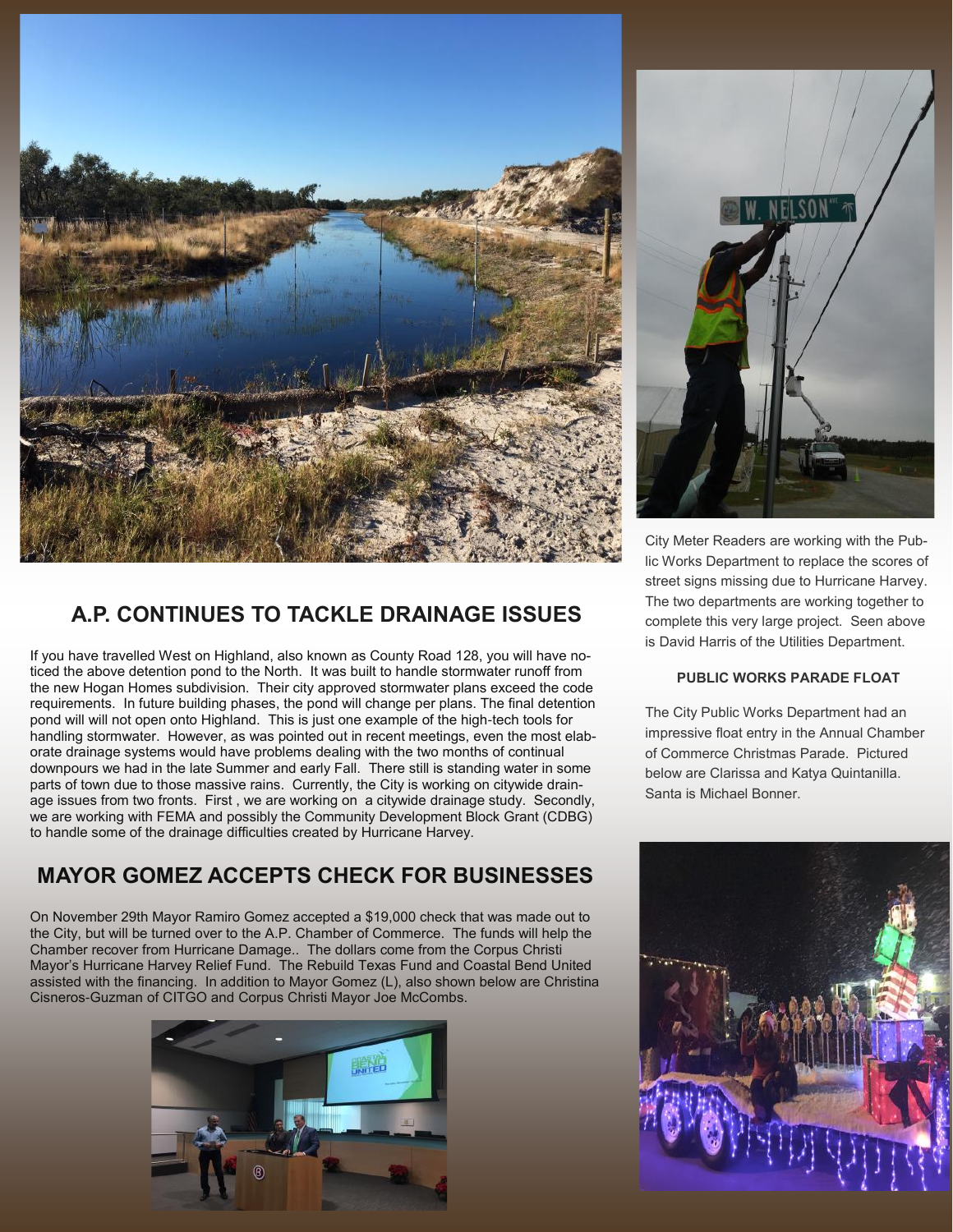### **CLEAN-UP BY DEM-OLITION MOVES FORWARD**

**The City Council has instructed staff to show progress with community clean-up. One of the clean-up tools is the demolition of buildings that are a health and safety danger to the community. The City Attorney and other staff members, such as Burl Smith, Cory Elrod and Kat Comeaux have been spearheading this effort. Shown below is the site of the former LWR Building at Rife and Deberry. The demolition was completed several weeks ago.**



**FIRE CHIEF NATHAN KELLEY SWEARS IN ASST. CHIEF EDWARD BORREGO as an academy trained Police Officer. Borrego will remain Fire Marshall with the Fire Department. The swearing –in occurred during the December 17th City Council meeting.** 





**FINAL SURVEY OVERLAY**

### **First-Ever Comprehensive Conn Brown Survey is complete**

After months of research, it has been determined that, in years past, there have been partial land surveys, and even plans for a full survey, of Conn Brown Harbor. But until now, a full city sponsored survey of that property has not been completed. Also, for the first time, we now have accurate legal descriptions of the harbor properties the City is leasing. The Texas General Land Office (GLO) conducted its own survey a few years ago when liens were being put on Conn Brown for environmental reasons, But that simply was a partial boundary survey.

**The survey was conducted by Griffith and Brundrett of Rockport. Conn Brown has a total of 195.22 acres of land. 64.98 acres are submerged and 20.508 acres are leased properties. The surveyor went through 11 different Plats dating from 1909 to 2006. Also 8 deeds were reviewed, 12 partial surveys and Descriptions were incorporated and 13 leased properties were located and staked. A complete survey is necessary for future development at Conn Brown. A report on the completed survey by Griffith & Brundrett will be given to the City Council during the January 7th City Council meeting.** 

# EW CI **OMING IN**